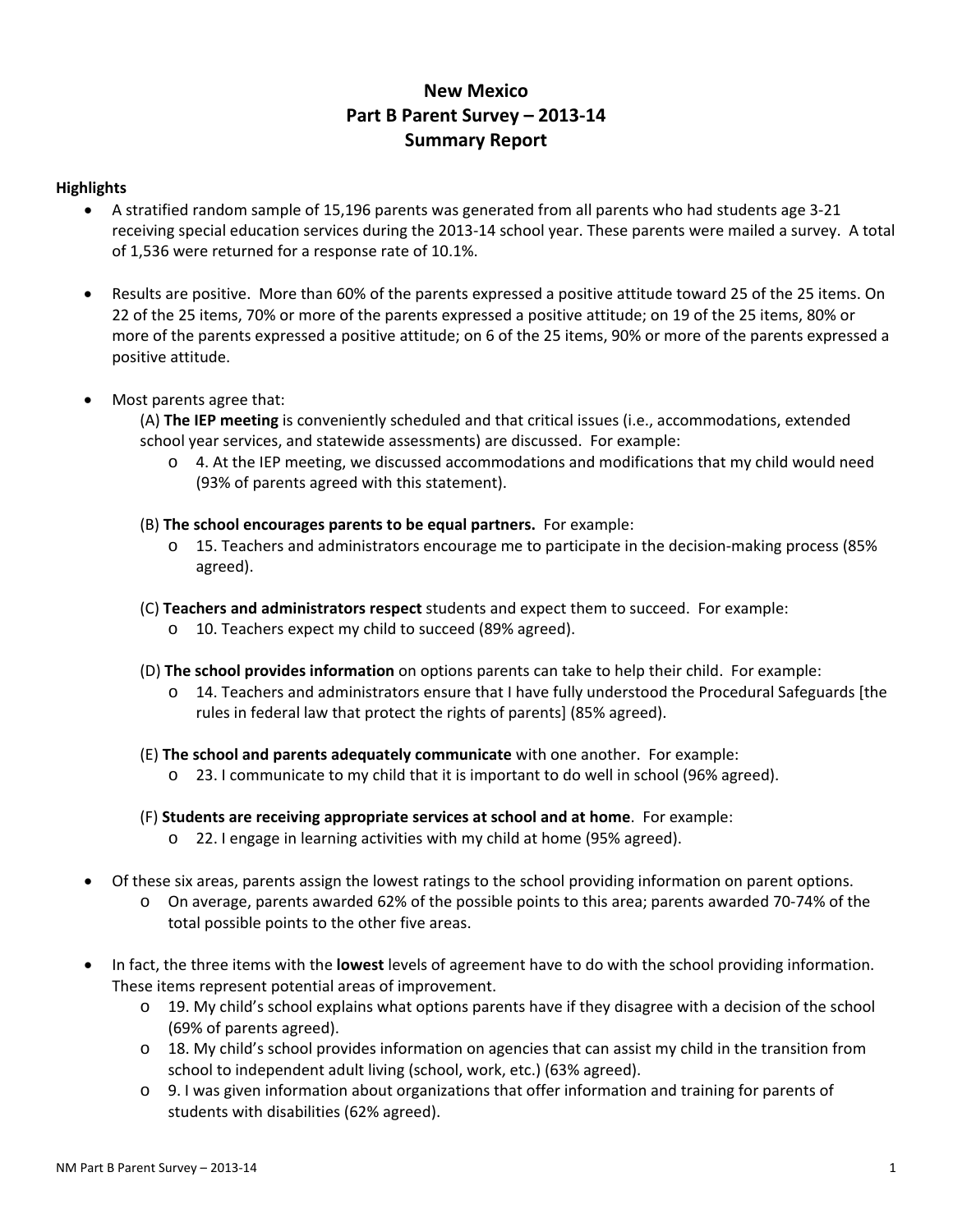- The following five items had the **highest** level of agreement. These items represent strengths.
	- o 23. I communicate to my child that it is important to do well in school (96% of parents agreed).
	- o 22. I engage in learning activities with my child at home (95% agreed).
	- o 25. I let school staff know right away if I have a concern about my child (94% agreed).
	- $\circ$  4. At the IEP meeting, we discussed accommodations and modifications that my child would need (93% agreed).
	- o 24. I discuss my child's needs and progress with my child's teacher(s) (91% agreed).
- There are a few significant differences among different groups of parents.
	- o Parents of students with Speech/Language Impairments expressed significantly more positive attitudes than parents of students with Emotional Disturbances in the areas of Information, Partnership, Respect, and Services/Outcomes.
	- o Parents of children in pre-school and Kindergarten are generally more positive than those with children in higher grades. For example, parents of students in Kindergarten expressed significantly more favorable opinions in the areas of Partnership, Respect, and Services/Outcomes than those with students in  $8<sup>th</sup>$  and  $10<sup>th</sup>$  grades.
	- o When grades were grouped together, significant differences were found in the area of Communication, Partnership, Respect, and Services/Outcomes. Parents of students in grades K-2 and grades 3-5 were significantly more positive than those with students in grades 6-8 and grades 9-12.
	- o Parents of students in grades 9-12 were the least positive and significantly so when compared to parents of students in preschool, in grades K-2, and grades 3-5 in the areas of Partnership and Services/Outcomes.
	- o No significant difference existed among parents of students of different race/ethnicities.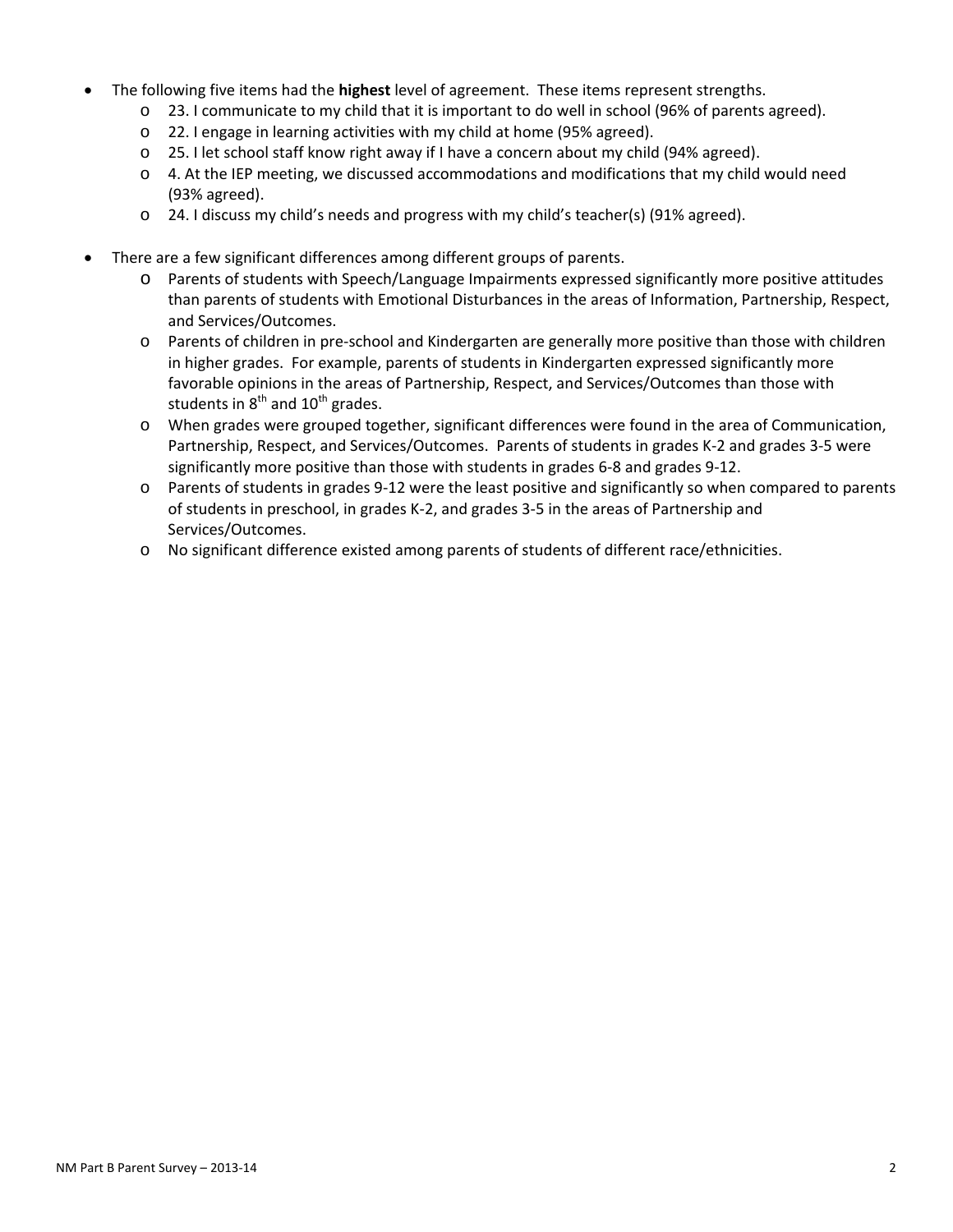## **Results**

### **Scales**

- The 25 items on the survey were categorized into six different scales:
	- o A. Does the IEP meeting address certain issues? (3 items; "IEP")
	- o B. Does the school encourage parents to be an equal partner? (6 items; "Partnership")
	- o C. Does the school respect the family and expect students to succeed? (2 items; "Respect")
	- $\circ$  D. Does the school provide information on options parents can take to help their child? (4 items; "Information")
	- o E. Do the school and parents adequately communicate with one another? (6 items; "Communication")
	- $\circ$  F. Does the student receive appropriate services at school and at home? (4 items; "Services\Outcomes")
- The Results section is organized by these six scales.

### **A. Does the IEP meeting address certain issues?**

- Between 80-93% of parents agreed that IEP meetings address certain issues (see Display A-1).
	- o The item with the **highest** level of agreement:
		- 4. At the IEP meeting, we discussed accommodations and modifications that my child would need (93% agreed).
	- o The item with the **lowest** level of agreement:
		- 5. At the IEP meeting, we discussed how my child would participate in statewide assessments (80% agreed).

#### **Display A-1: IEP Meeting**

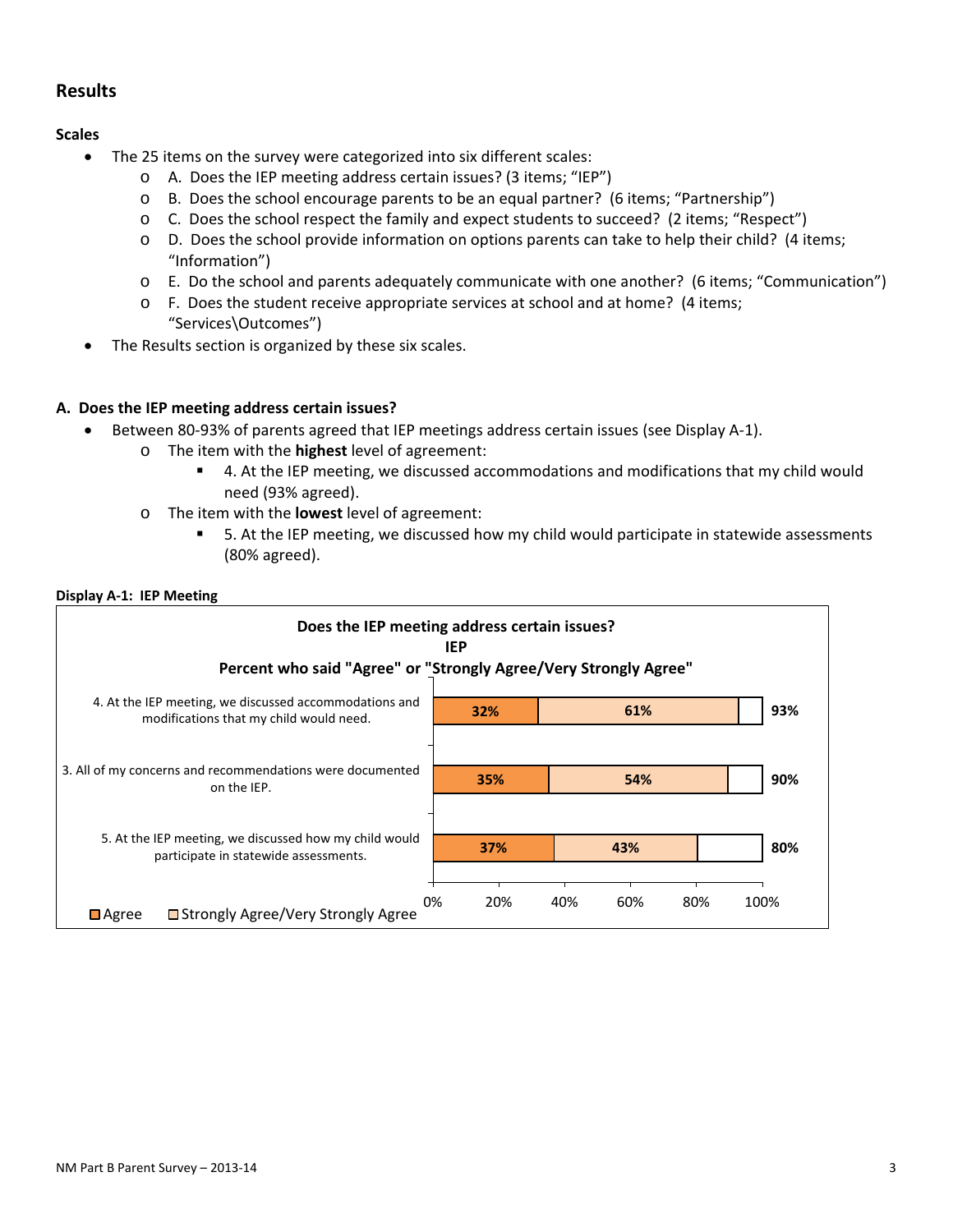#### **B. Does the school encourage parents to be an equal partner?**

- Six items asked about the extent to which the school encourages parents to be an equal partner in their child's special education. Between 78-85% of parents agreed with each of these items (see Display B-1).
	- o The items with the **highest** level of agreement:
		- **15. Teachers and administrators encourage me to participate in the decision-making process** (85% agreed).
		- 1. The school facilitated parent involvement as a means of improving services for my child(ren) (85% agreed).
		- **2.** I am considered an equal partner with teachers and other professionals in planning my child's program (85%).
	- o The item with the **lowest** level of agreement:
		- 12. The principal does everything possible to support appropriate special education services in the school (78% agreed).

#### **Display B-1: Partnership**

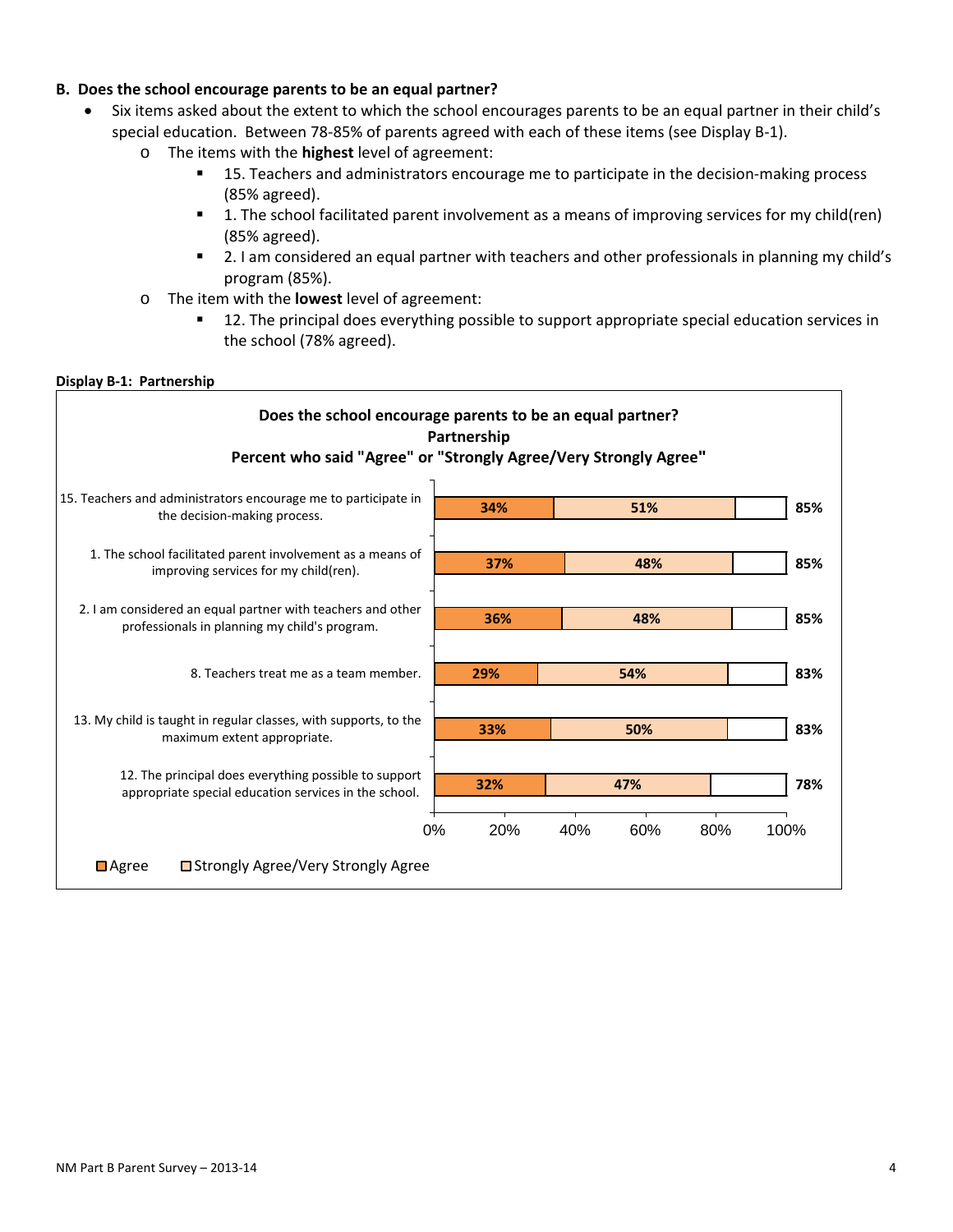#### **C. Does the school respect the family and expect students to succeed?**

• Over 80% of parents agree that teachers and administrators show sensitivity to the needs of students with disabilities and their families and expect students to succeed (see Display C-1).

#### **Display C-1: Respect**

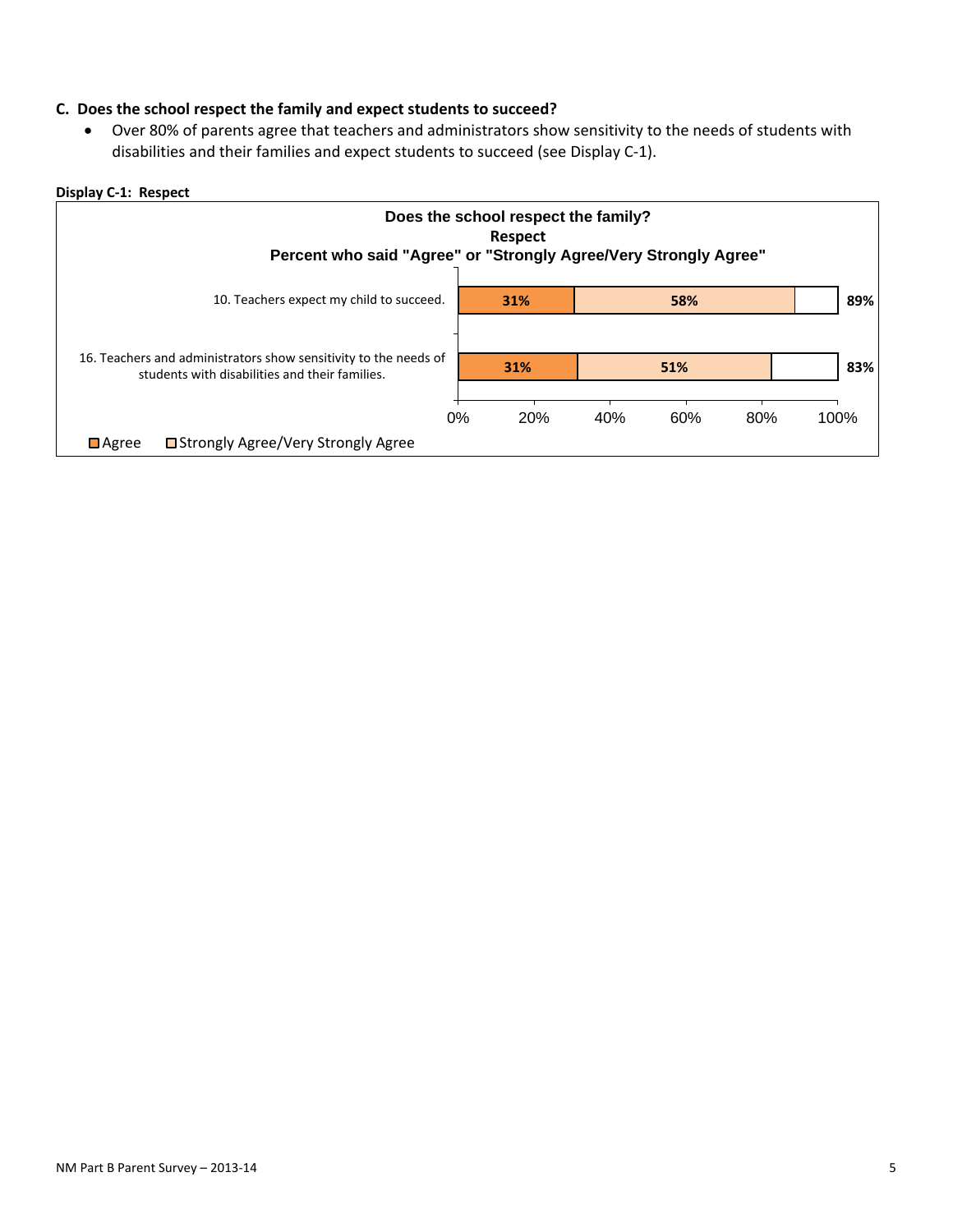#### **D. Does the school provide information on options parents can take to help their child?**

- Four items asked about the extent to which the school provides information to parents. Between 62-85% of parents agreed with each of these items (see Display D-1).
	- o The item with the **highest** level of agreement:
		- **14. Teachers and administrators ensure that I have fully understood the Procedural Safeguards** [the rules in federal law that protect the rights of parents] (85% agreed).
	- o The item with the **lowest** level of agreement:
		- 9. I was given information about organizations that offer support for parents of students with disabilities (62% agreed).

#### **Display D-1: Information**

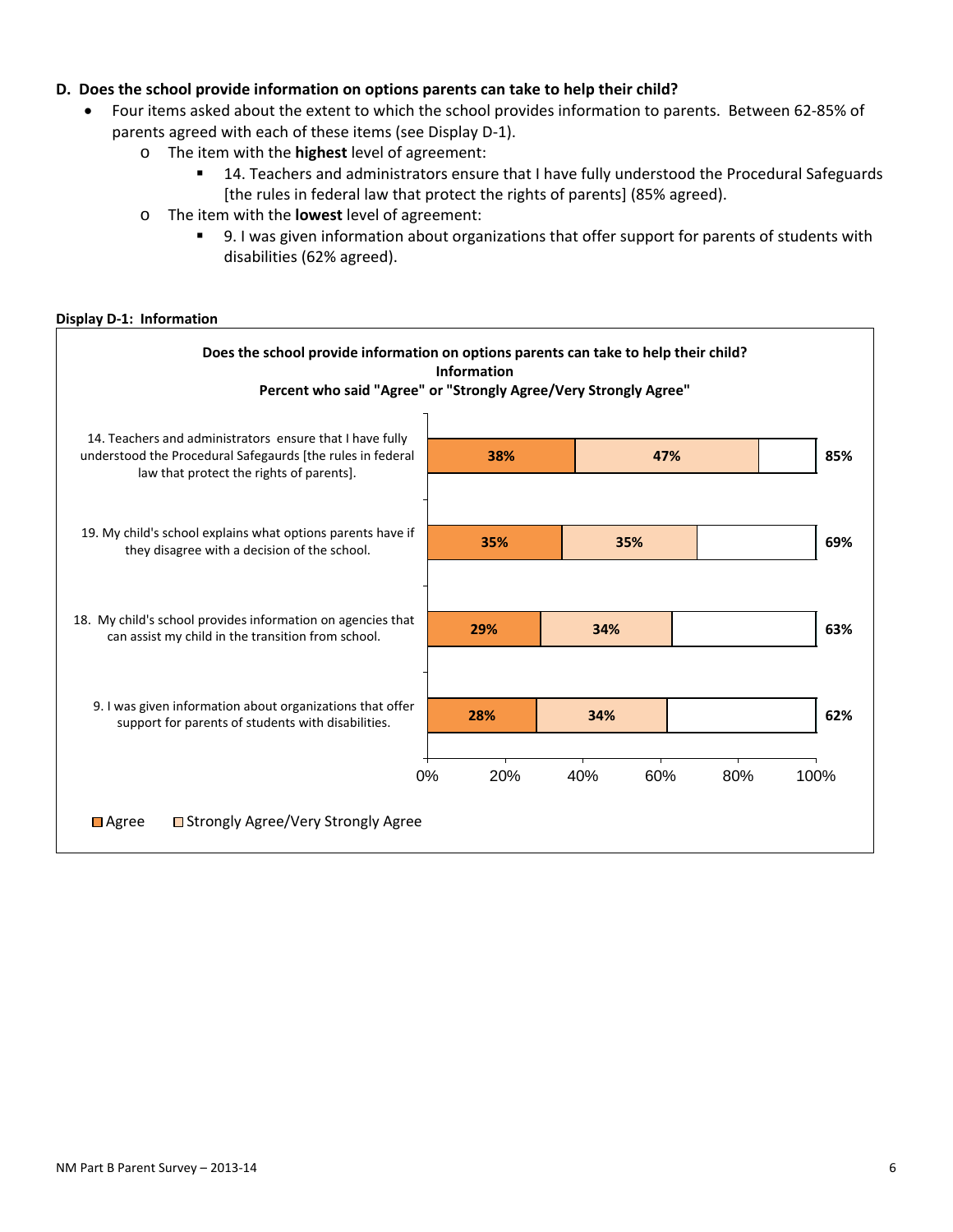### **E. Do the school and parents adequately communicate with one another?**

- Parents rated the school on six communication aspects. Between 75-96% of parents agreed that the there is adequate communication on each of these seven aspects (see Display E-1).
	- o The aspects with the **highest** level of agreement:
		- **23.** I communicate to my child that it is important to do well in school (96% agreed).
		- **25.** I let school staff know right away if I have a concern about my child (94% agreed).
	- o The aspect with the **lowest** level of agreement:
		- **6.** I have been asked for my opinion about how well special education services are meeting my child's needs (75% agreed).

#### **Display E-1: Communication**

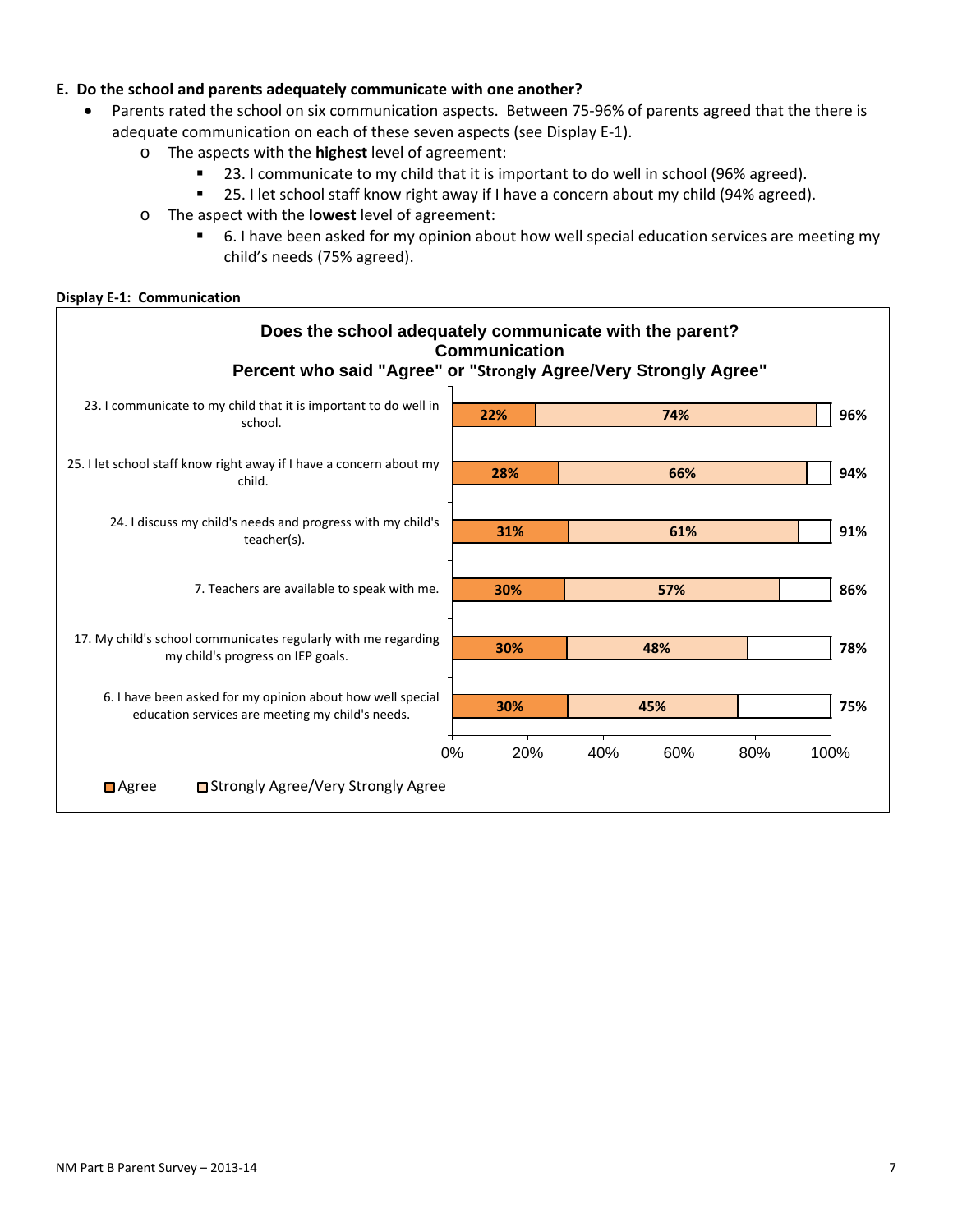### **F. Does the student receive appropriate services at school and home?**

- Parents rated the school on four items related to services and outcomes. Between 82-95% of parents agreed that the school adequately communicates with them on each of these four aspects (see Display F-1).
	- o The aspect with the **highest** level of agreement:
		- 22. I engage in learning activities with my child at home (95% agreed).
	- o The aspect with the **lowest** level of agreement:
		- **11. General education and special education teachers work together to assure that my child's** IEP is being implemented (82% agreed).

#### **Display F-1: Services/Outcomes**

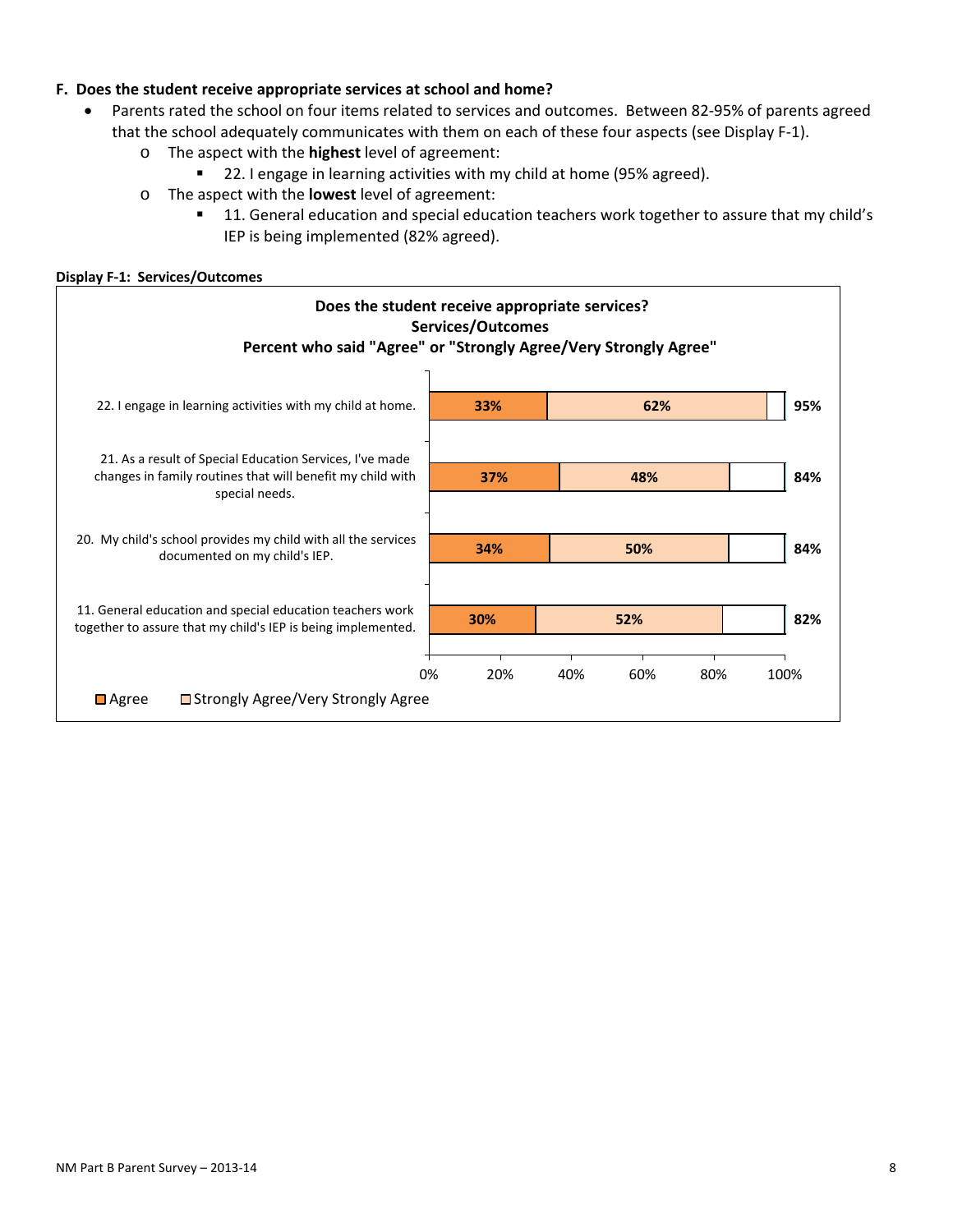### **G. Overall Scale Scores**

- For each of the six scales, a percent of maximum score was calculated. A percent of max score indicates the percentage of points the respondent "awarded" to the school on a given a group of items. For example, a respondent who rated the school a "6" (Very Strongly Agree) on each of the four items that make up the IEP scale, would receive a 100% score; a respondent who rated the school a "1" (Very Strongly Disagree) on each of the four IEP items would receive a 0% score. A respondent who rated the school a "4" (Agree) on each of the four IEP items would receive a 60% score. Thus, a 60% score represents the minimum desirable score.
- The scale with the lowest overall score is Information ("Does the school provide information on options parents can take to help their child?"). On average, parents awarded 62% of the possible points to this area (see Display G-1).
- The other five scales had overall scores between 70-74%.



#### **Display G-1: Mean Scale Scores**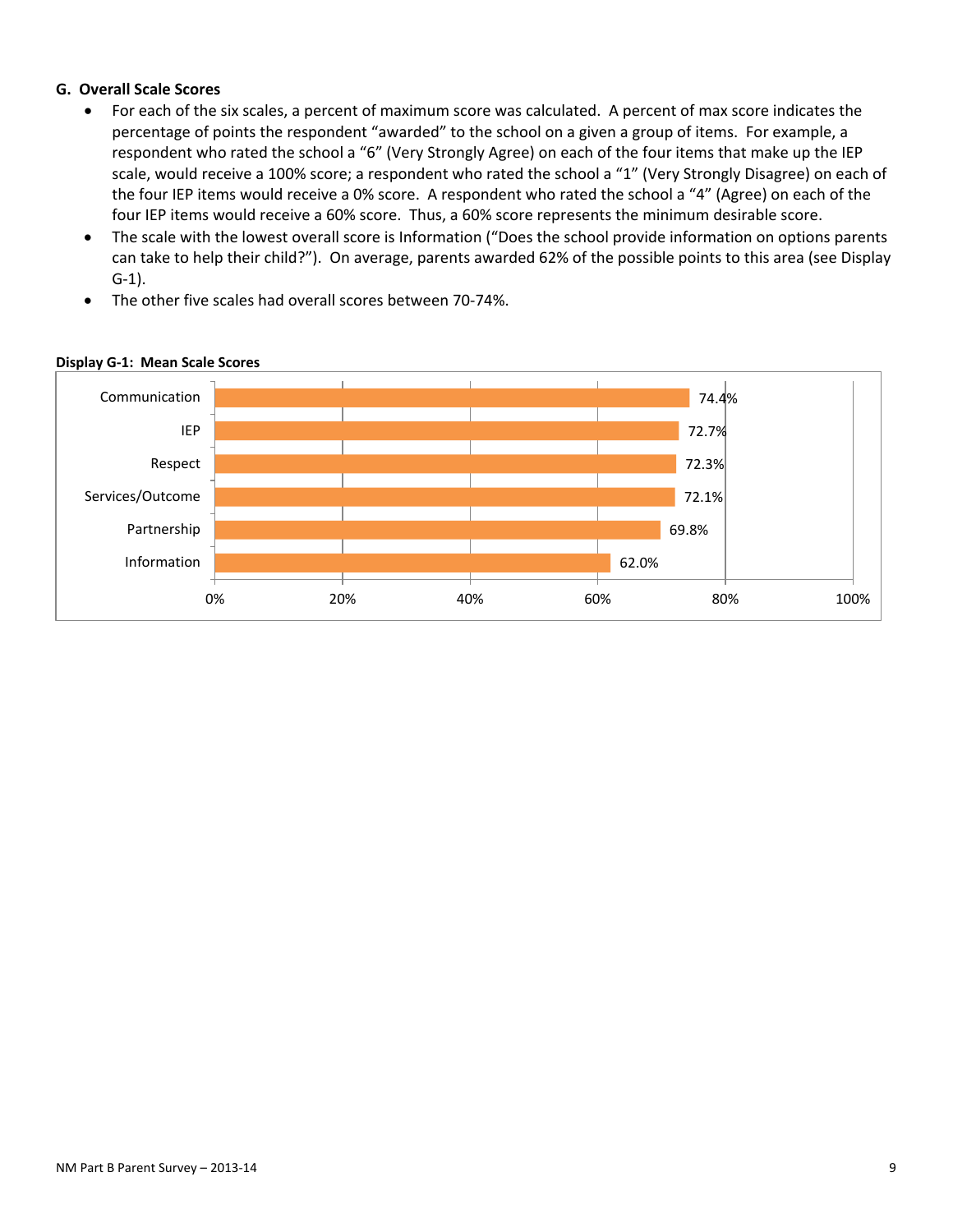## **Results by Race/Ethnicity**

• No significant difference existed among parents of students of different race/ethnicities (see Display G-2).

|                                                  | Number of      |                | Services/                 |                    |            |             |                |                 |  |  |  |  |
|--------------------------------------------------|----------------|----------------|---------------------------|--------------------|------------|-------------|----------------|-----------------|--|--|--|--|
| Race                                             | students       | <b>Overall</b> | Communication             | <b>Information</b> | <b>IEP</b> | Partnership | <b>Respect</b> | <b>Outcomes</b> |  |  |  |  |
| All                                              | 1,536          | 85%            | 74%                       | 62%                | 73%        | 70%         | 72%            | 72%             |  |  |  |  |
| White                                            | 478            | 84%            | 75%                       | 61%                | 73%        | 70%         | 72%            | 72%             |  |  |  |  |
| Hispanic or<br>Latino                            | 731            | 84%            | 74%                       | 63%                | 72%        | 69%         | 72%            | 72%             |  |  |  |  |
| American<br>Indian or<br>Alaskan Native          | 186            | 88%            | 71%                       | 62%                | 70%        | 67%         | 69%            | 69%             |  |  |  |  |
| <b>Black</b>                                     | 29             | 80%            | 77%                       | 60%                | 79%        | 73%         | 75%            | 75%             |  |  |  |  |
| Asian                                            | 13             | 93%            | 79%                       | 65%                | 76%        | 72%         | 76%            | 73%             |  |  |  |  |
| <b>Native</b><br>Hawaiian or<br>Pacific Islander | $\overline{3}$ |                | Fewer than 10 respondents |                    |            |             |                |                 |  |  |  |  |
| Other                                            | 28             | 93%            | 81%                       | 68%                | 78%        | 75%         | 79%            | 79%             |  |  |  |  |
| <b>Multiple Races</b>                            | 13             | 69%            | 72%                       | 63%                | 71%        | 63%         | 70%            | 71%             |  |  |  |  |

### **Display G-3: Mean Percentage of Points Earned on Each Scale by Students' Race/Ethnicity**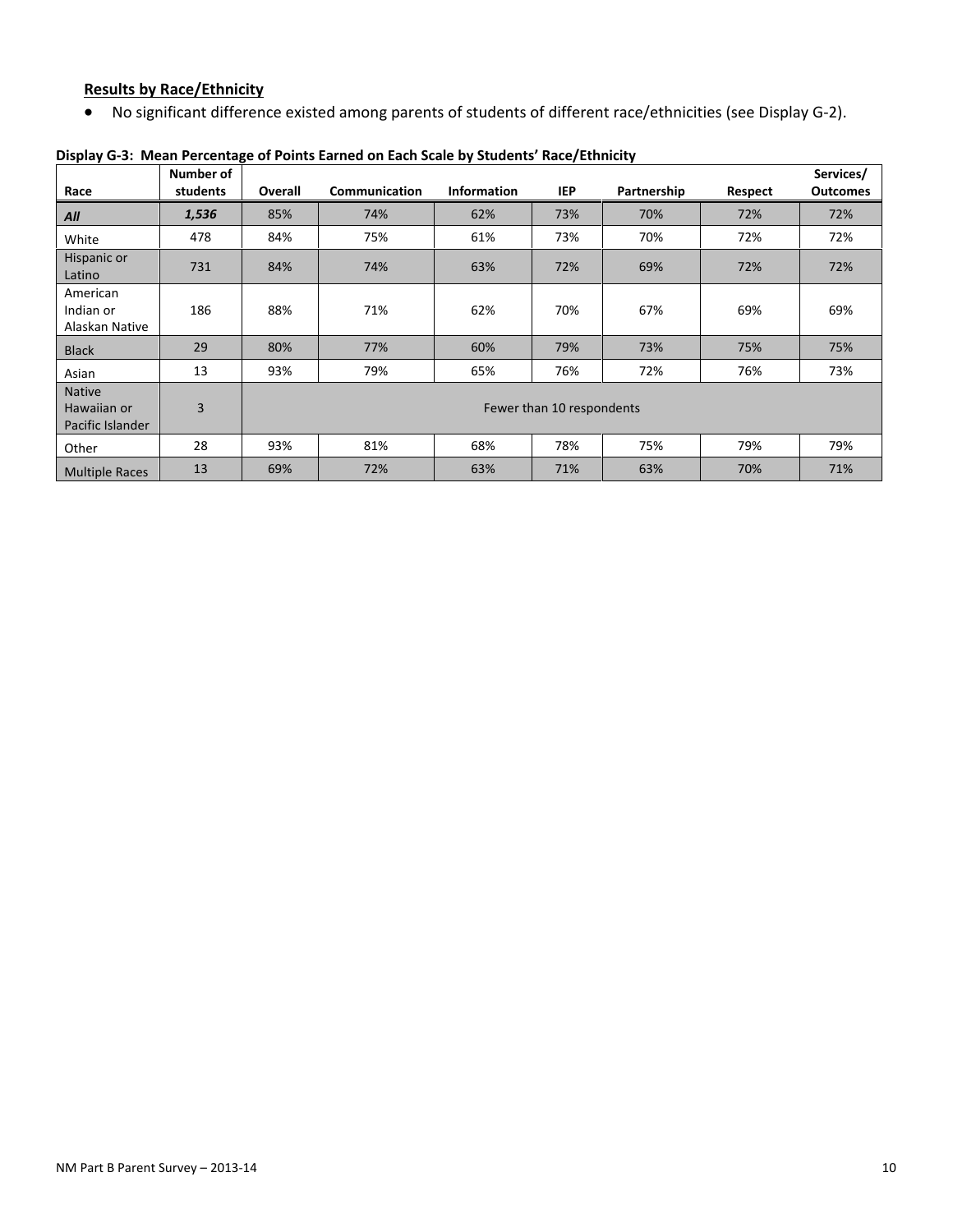#### **Results by Primary Disability**

- Parents of students with a hearing impairment were the most positive overall followed by those with Speech/Language impairments (91% and 88%, respectively).
- Further, parents of students with Speech/Language Impairments expressed significantly more positive attitudes than parents of students with Emotional Disturbance in the areas of Information, Partnership, Respect, and Services/Outcomes.

| <b>Disability</b>                                            | Number of<br>students | Overall | Communication             | Partnership               | Respect                   | Services/<br><b>Outcomes</b> |     |     |  |  |  |
|--------------------------------------------------------------|-----------------------|---------|---------------------------|---------------------------|---------------------------|------------------------------|-----|-----|--|--|--|
| All                                                          | 1,536                 | 85%     | 74%                       | <b>Information</b><br>62% | <b>IEP</b><br>73%         | 70%                          | 72% | 72% |  |  |  |
| Autism                                                       | 153                   | 81%     | 77%                       | 62%<br>73%                |                           | 69%                          | 73% | 73% |  |  |  |
| Deaf-blindness                                               | 8                     |         |                           |                           | Fewer than 10 respondents |                              |     |     |  |  |  |
| <b>Deafness</b>                                              | 8                     |         |                           |                           | Fewer than 10 respondents |                              |     |     |  |  |  |
| Emotional<br><b>Disturbance</b>                              | 96                    | 76%     | 69%                       | 56%                       | 66%                       | 63%                          |     | 67% |  |  |  |
| <b>Hearing</b><br>Impairment                                 | 27                    | 91%     | 81%                       | 70%                       | 78%                       | 76%                          | 74% | 78% |  |  |  |
| Intellectual<br>Disability                                   | 64                    | 74%     | 70%                       | 57%                       | 66%                       |                              | 68% | 67% |  |  |  |
| Orthopedic<br>Impairment                                     | 16                    | 73%     | 67%                       | 49%                       | 63%                       | 57%                          | 62% | 62% |  |  |  |
| Other Health<br>Impairment                                   | 82                    | 84%     | 75%                       | 60%<br>74%                |                           | 69%                          | 72% | 72% |  |  |  |
| Specific Learning<br>Disability                              | 323                   | 86%     | 74%                       | 61%                       | 74%                       | 70%                          | 71% | 71% |  |  |  |
| Speech/Language<br>Impairment                                | 339                   | 88%     | 77%                       | 66%<br>74%                |                           | 73%                          | 76% | 75% |  |  |  |
| Traumatic Brain<br>Injury                                    | 9                     |         |                           |                           | Fewer than 10 respondents |                              |     |     |  |  |  |
| <b>Visual</b><br>Impairment<br>Including<br><b>Blindness</b> | 5                     |         | Fewer than 10 respondents |                           |                           |                              |     |     |  |  |  |
| Development<br>Delay                                         | 115                   | 87%     | 76%                       | 65%                       | 73%                       | 72%                          | 74% | 76% |  |  |  |
| <b>Multiple</b><br><b>Disabilities</b>                       | 60                    | 90%     | 75%                       | 57%                       | 73%                       | 69%                          | 69% | 71% |  |  |  |
| Dyslexia                                                     | 67                    | 81%     | 69%                       | 55%                       | 71%                       | 67%                          | 69% | 68% |  |  |  |

**Display G-3: Mean Percentage of Points Earned on Each Scale by Students' Primary Disability**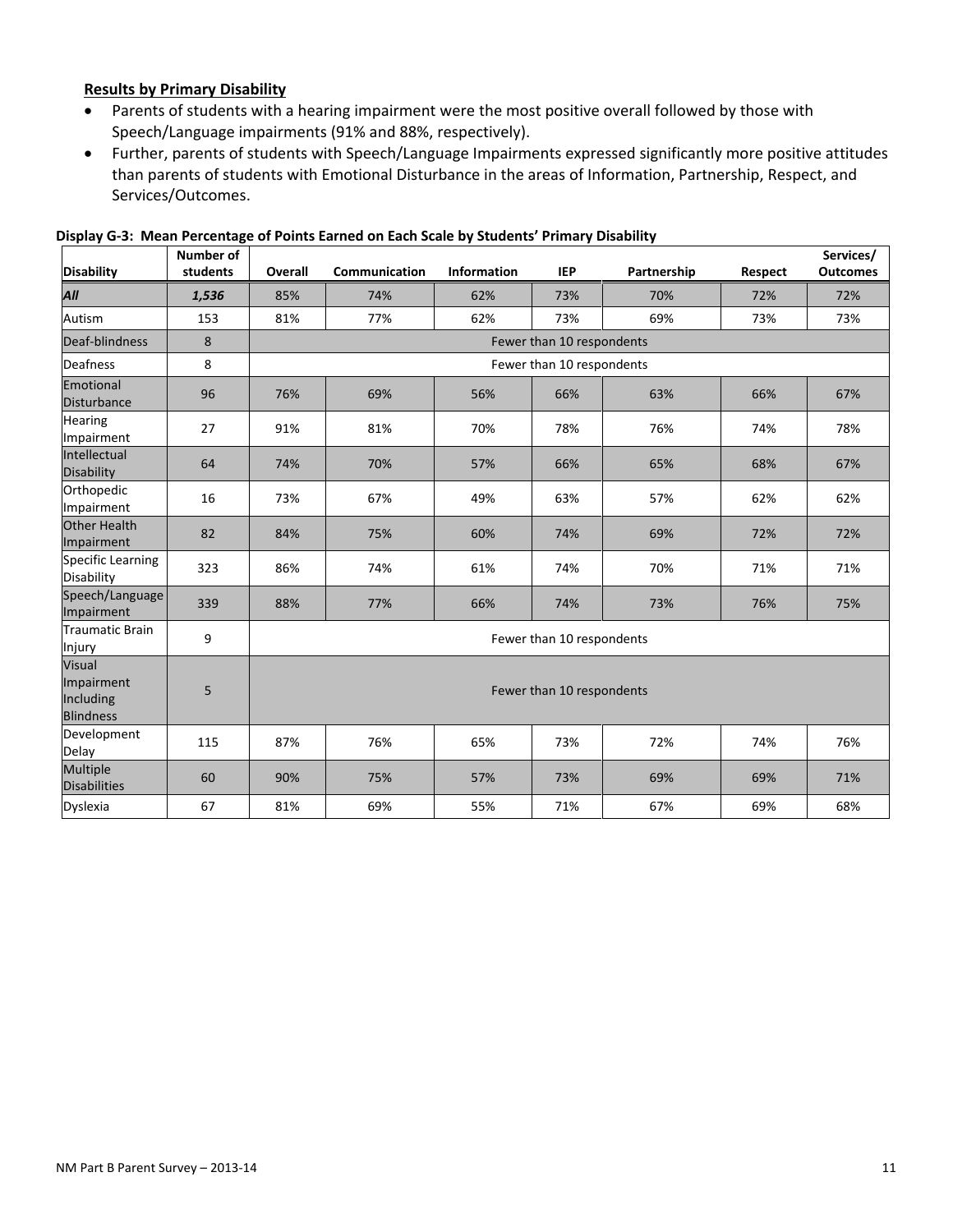### **Results by Grade**

- In general, parents of children in preschool and Kindergarten are more positive than those with children in higher grades.
- Parents of students in Kindergarten expressed significantly more favorable opinions in the areas of Partnership, Respect and Services/Outcomes than those with students in  $8<sup>th</sup>$  and  $10<sup>th</sup>$  grades.
- Significant differences were found between parents with students in  $4<sup>th</sup>$  and  $10<sup>th</sup>$  grades in the area of Respect, with parents of 4<sup>th</sup> graders significantly more positive than parents of 10<sup>th</sup> graders (78% and 62%, respectively).
- Parents of students in 8<sup>th</sup> grade were significantly less positive in the area of Services/Outcomes than their counterparts in Kindergarten and  $2^{nd} - 4^{th}$  grades.

| Grade        | Number of<br>students | Overall | Communication | <b>Information</b> | IEP | Partnership | Respect | Services/<br><b>Outcomes</b> |
|--------------|-----------------------|---------|---------------|--------------------|-----|-------------|---------|------------------------------|
| All          | 1,536                 | 85%     | 74%           | 62%                | 73% | 70%         | 72%     | 72%                          |
| Preschool    | 102                   | 85%     | 77%           | 63%                | 72% | 73%         | 75%     | 76%                          |
| Kindergarten | 101                   | 93%     | 79%           | 65%                | 75% | 77%         | 80%     | 78%                          |
| Grade 1      | 109                   | 84%     | 75%           | 63%                | 71% | 71%         | 73%     | 74%                          |
| Grade 2      | 115                   | 84%     | 77%           | 63%                | 74% | 70%         | 74%     | 76%                          |
| Grade 3      | 117                   | 93%     | 75%           | 63%                | 74% | 72%         | 73%     | 75%                          |
| Grade 4      | 137                   | 85%     | 78%           | 66%                | 76% | 75%         | 78%     | 76%                          |
| Grade 5      | 131                   | 83%     | 76%           | 62%                | 74% | 69%         | 73%     | 72%                          |
| Grade 6      | 134                   | 84%     | 73%           | 59%                | 71% | 67%         | 69%     | 70%                          |
| Grade 7      | 129                   | 82%     | 71%           | 59%                | 72% | 66%         | 69%     | 69%                          |
| Grade 8      | 99                    | 77%     | 69%           | 59%                | 69% | 65%         | 67%     | 64%                          |
| Grade 9      | 95                    | 86%     | 71%           | 60%                | 71% | 66%         | 68%     | 68%                          |
| Grade 10     | 74                    | 81%     | 68%           | 56%                | 69% | 63%         | 62%     | 65%                          |
| Grade 11     | 76                    | 86%     | 68%           | 58%                | 71% | 64%         | 70%     | 66%                          |
| Grade 12     | 83                    | 76%     | 73%           | 63%                | 72% | 67%         | 71%     | 67%                          |

#### **Display G-4: Mean Percentage of Points Earned on Each Scale by Students' Grade**

## **Results by Grade Category**

- This category has similar findings to those found in the "Results by Grade" section above. In summary, parents of students with younger children tend to be more positive when compared with parents of older children.
- Significant differences were found in the area of Communication, Partnership, Respect, and Services/Outcomes. Parents of students in grades K-2 and grades 3-5 were significantly more positive than those with students in grades 6-8 and grades 9-12.
- Parents of students in grades 9-12 were the least positive and significantly so when compared to parents of students in preschool, in grades K-2, and grades 3-5 in the areas of Partnership and Services/Outcomes.

| Display G-5: Mean Percentage of Points Earned on Each Scale by Students' Grade Category |  |  |
|-----------------------------------------------------------------------------------------|--|--|
|                                                                                         |  |  |

|                     | Number of |         |               |                    |     |             |         | Services/       |
|---------------------|-----------|---------|---------------|--------------------|-----|-------------|---------|-----------------|
| <b>Grade Groups</b> | students  | Overall | Communication | <b>Information</b> | IEP | Partnership | Respect | <b>Outcomes</b> |
| All                 | 1,536     | 85%     | 74%           | 62%                | 73% | 70%         | 72%     | 72%             |
| Preschool           | 102       | 85%     | 77%           | 63%                | 72% | 73%         | 75%     | 76%             |
| Grades K-2          | 325       | 87%     | 77%           | 64%                | 73% | 73%         | 75%     | 76%             |
| Grades 3-5          | 385       | 87%     | 76%           | 64%                | 75% | 72%         | 74%     | 75%             |
| Grades 6-8          | 362       | 81%     | 71%           | 59%                | 71% | 66%         | 68%     | 68%             |
| Grades 9-12         | 328       | 83%     | 70%           | 59%                | 71% | 65%         | 68%     | 67%             |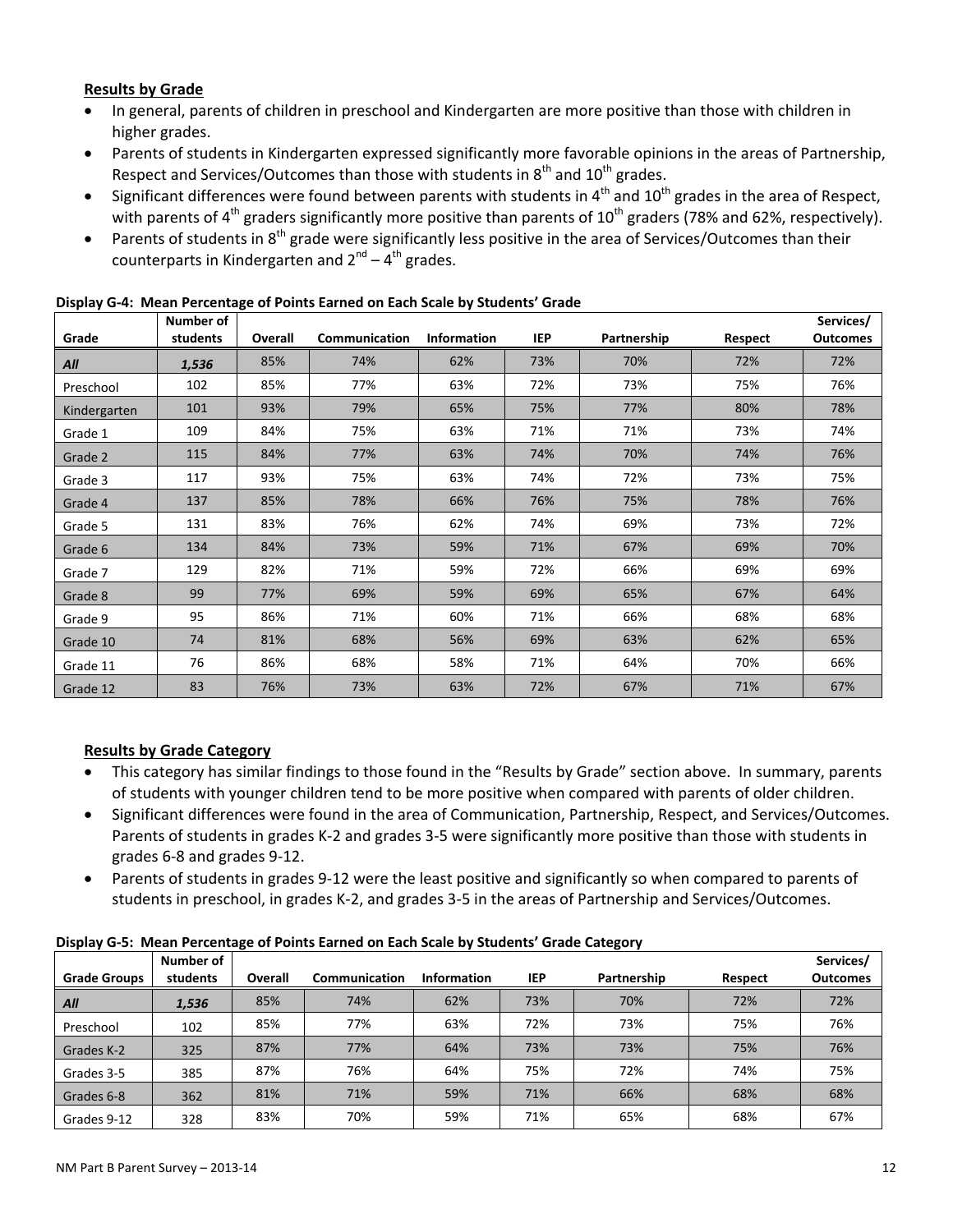## **H. Results Over Time**

#### **Response Rate**

• The response rate decreased by 1.7 percentage points from 2012-13 to 2013-14 (from 11.9% to 10.1%) (see Display H-1).

|               | 2007-08 | 2008-09 | 2009-10 | 2010-11 | 2011-12 | 2012-13 | 2013-14 |
|---------------|---------|---------|---------|---------|---------|---------|---------|
| Sample        | 8.950   | 8.919   | 8.958   | 9.238   | 9.175   | 15.365  | 15,196  |
| Completed     | 914     | 1243    | 1320    | 1303    | 1156    | 1821    | 1536    |
| Response Rate | 10.2%   | 13.9%   | 14.5%   | 14.1%   | 12.6%   | 11.9%   | 10.1%   |



# **Display H-1: Response Rates over Time**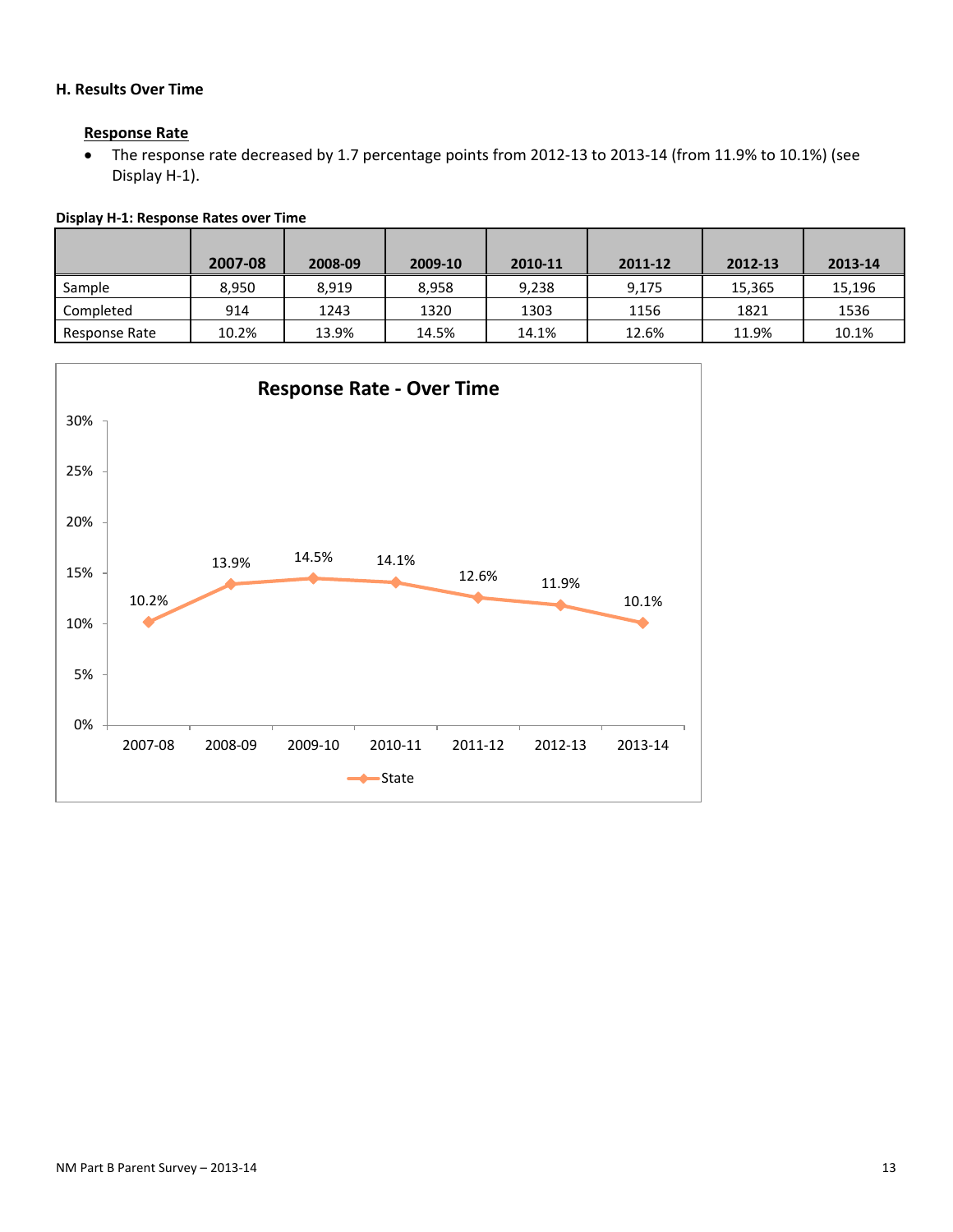### **Parental Involvement Percentage**

- To determine the state's Overall Parental Involvement Percentage, the percentage of parents who agreed, strongly agreed, or very strongly agreed to the question "The school facilitated parent involvement as a means of improving services for my child(ren)" was calculated.
- The Parental Involvement Percentage increased 1.9 percentage points from 2012-13 to 2013-14 (from 82.9% to 84.8%) and surpassed the target (81.8%) (see Display H-2).

| <b>Overall</b><br><b>Parental</b><br>Involvement | 2007-<br>08 | 2008-09 | 2009-10 | 2010-11 | 2011-12 | 2012-13 | 2013-14 | 2013-14<br>minus<br>2012-13 |
|--------------------------------------------------|-------------|---------|---------|---------|---------|---------|---------|-----------------------------|
| <b>State</b>                                     | 75.3%       | 83.9%   | 80.3%   | 80.2%   | 84.7%   | 82.9%   | 84.8%   | 1.9%                        |
| <b>Target</b>                                    | 87.0%       | 87.0%   | 87.5%   | 80.8%   | 81.3%   | 81.8%   | 81.8%   | 0.0%                        |



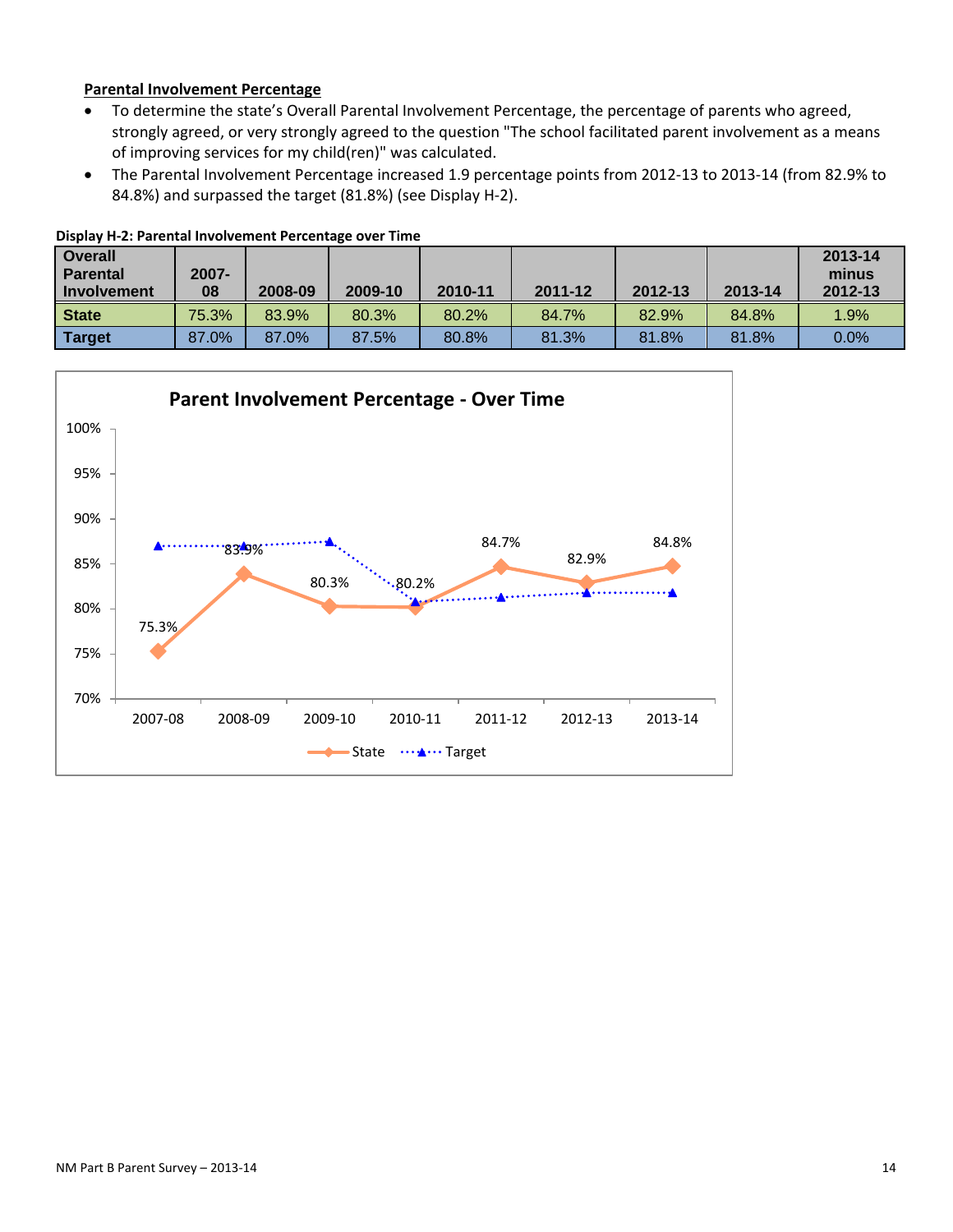#### **Specific Scale Scores**

• Only two scale scores, IEP and Partnership, saw an increase from 2012-13 to 2013-14. This score increased 1.3 percentage points from 71.4% to 72.7% for IEP and .2 percentage points from 69.6% to 69.8% for Partnership. The other four scale scores decreased over the year, with Information seeing the greatest decrease of 1.6 percentage points (63.6% to 62%) (see Display H-3).



**Display H-3: Comparison chart of mean scores for each category**

The mean scores represent the average percentage of points assigned by parents to that scale.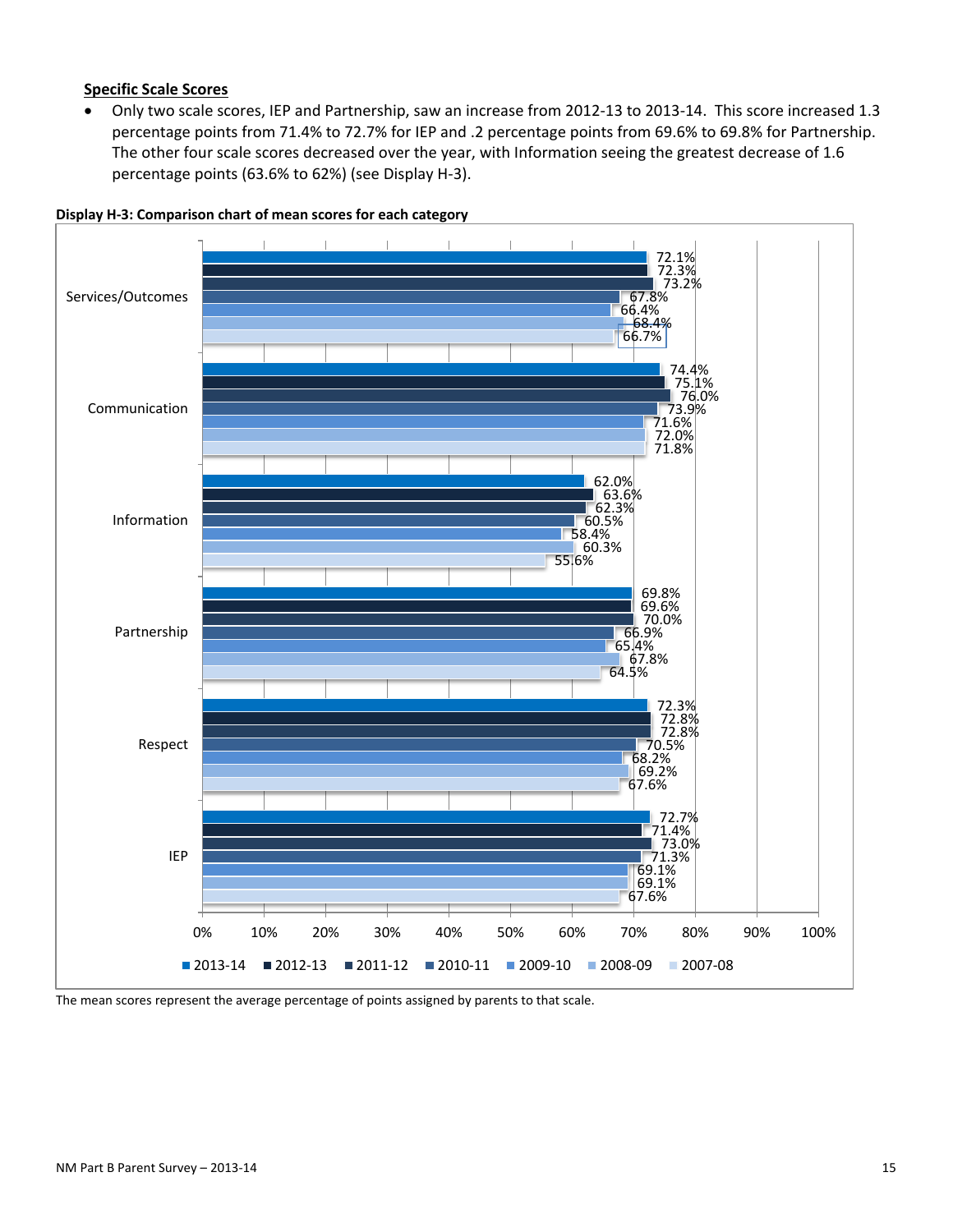#### **Individual Items - Results Over Time**

- The following items showed the greatest **increase** from 2012-13 to 2013-14 (see Display H-4):
	- o 5. At the IEP meeting, we discussed how my child would participate in statewide assessments (increased 3.9 percentage points from 76.4% to 80.3%).
	- o 21. As a result of Special Education Services, I've made changes in family routines that will benefit my child with special needs (increased 3.5 percentage points from 81.0% to 84.4%).
	- $\circ$  19. Teachers and Administrators explain what options parents have if they disagree with a decision at school (increased 2.6 percentage points from 66.8% to 69.4%).
	- $\circ$  4. At the IEP meeting, we discussed accommodations and modifications that my child would need (increased 2.0 percentage points from 90.8% to 92.8%).
	- $\circ$  13. My child is taught in regular classes, with supports, to the maximum extent appropriate (increased 2.0 percentage points from 81.3% to 83.3%).
- The following items showed the greatest **decrease** from 2012-13 to 2013-14:
	- o 7. Teachers are available to speak with me (decreased 2.5 percentage points from 89.0% to 86.5%).
	- $\circ$  18. My child's school provides information on agencies that can assist my child in the transition from school (decreased 1.8 percentage points from 64.7% to 62.9%).
	- o 8. Teachers treat me as a team member (decreased 1.5 percentage points from 84.9% to 83.4%).
	- $\circ$  12. The principal does everything possible to support appropriate special education services in the school (decreased 1.5 percentage points from 80.0% to 78.4%).
	- o 17. My child's school communicates regularly with me regarding my child's progress on IEP goals (decreased 1.4 percentage points from 79.4% to 78.0%).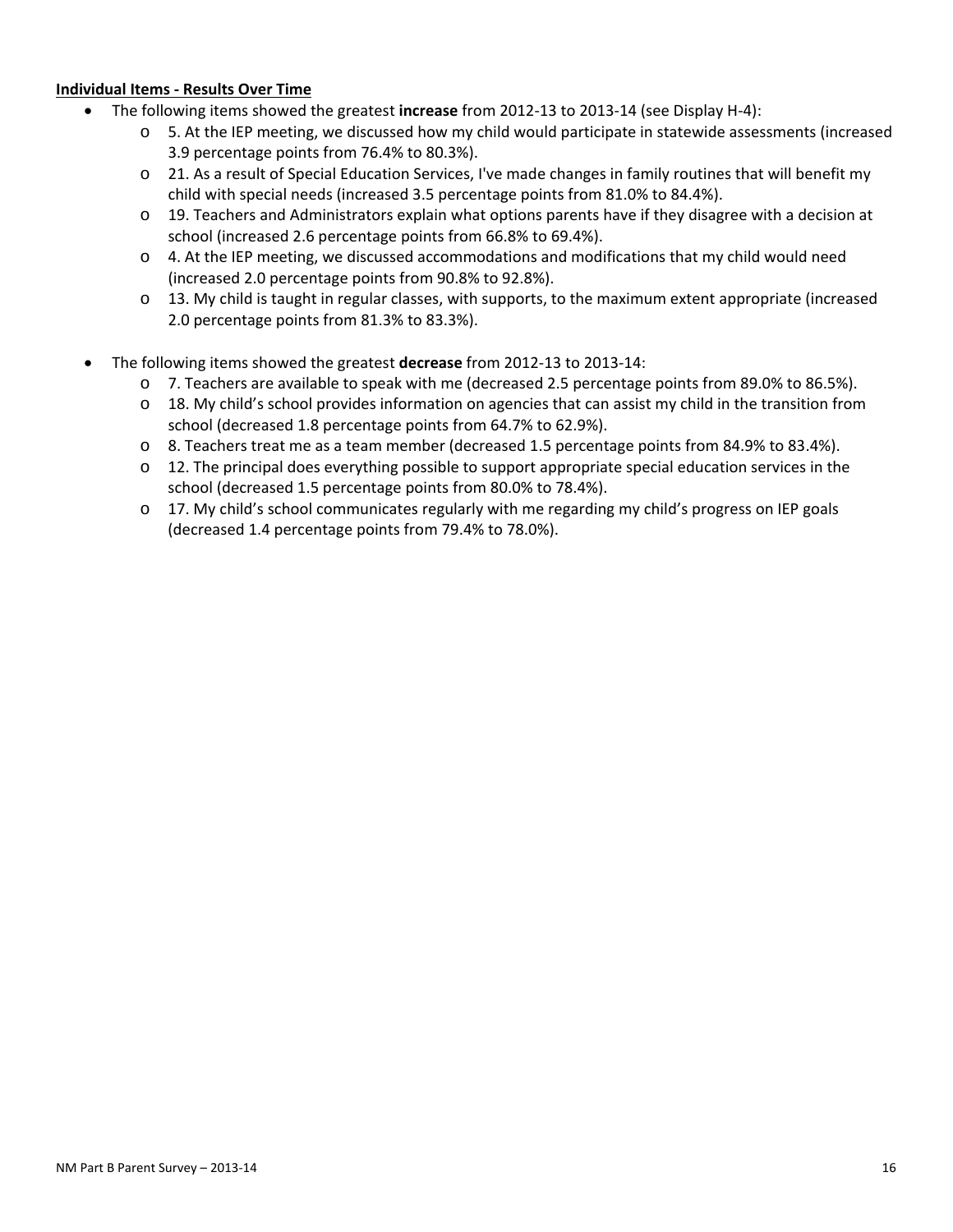## **Display H-4: Percent of parent respondents who agreed, strongly agreed, or very strongly agreed to an item - Results over Time**

|                                                                                                                                        | 2007-<br>08 | 2008-<br>09 | 2009-<br>10 | $2010 -$<br>11 | 2011-<br>12 | 2012-<br>13 | $2013 -$<br>14 | 2013-14<br><b>Minus</b><br>2012-13 |
|----------------------------------------------------------------------------------------------------------------------------------------|-------------|-------------|-------------|----------------|-------------|-------------|----------------|------------------------------------|
| 1. The school facilitated parent involvement as a means of<br>improving services for my child(ren).                                    | 75.3%       | 83.9%       | 80.3%       | 80.2%          | 84.7%       | 82.9%       | 84.8%          | 1.9%                               |
| 2. I am considered an equal partner with teachers and other<br>professionals in planning my child's program.                           | 80.2%       | 84.2%       | 79.4%       | 80.7%          | 87.3%       | 84.2%       | 84.5%          | 0.4%                               |
| 3. All of my concerns and recommendations were documented on<br>the IEP.                                                               | 83.8%       | 89.4%       | 83.6%       | 83.2%          | 90.1%       | 89.1%       | 89.6%          | 0.6%                               |
| 4. At the IEP meeting, we discussed accommodations and<br>modifications that my child would need.                                      | 91.5%       | 87.6%       | 91.1%       | 91.3%          | 92.9%       | 90.8%       | 92.8%          | 2.0%                               |
| 5. At the IEP meeting, we discussed how my child would<br>participate in statewide assessments.                                        | 66.6%       | 74.9%       | 75.6%       | 78.0%          | 77.7%       | 76.4%       | 80.3%          | 3.9%                               |
| 6. I have been asked for my opinion about how well special<br>education services are meeting my child's needs.                         | 61.4%       | 72.3%       | 69.6%       | 70.2%          | 76.2%       | 73.6%       | 75.5%          | 1.9%                               |
| 7. Teachers are available to speak with me.                                                                                            | 82.7%       | 86.9%       | 83.7%       | 84.2%          | 88.8%       | 89.0%       | 86.5%          | $-2.5%$                            |
| 8. Teachers treat me as a team member.                                                                                                 | 75.4%       | 81.5%       | 78.7%       | 79.9%          | 85.8%       | 84.9%       | 83.4%          | $-1.5%$                            |
| 9. I was give information about organizations that offer support for<br>parents of students with disabilities.                         | 47.1%       | 58.5%       | 55.4%       | 58.6%          | 62.2%       | 59.8%       | 61.7%          | 1.8%                               |
| 10. Teachers expect my child to succeed.                                                                                               | 82.5%       | 87.4%       | 86.0%       | 85.0%          | 90.3%       | 89.4%       | 88.7%          | $-0.7%$                            |
| 11. General education and special education teachers work<br>together to assure that my child's IEP is being implemented.              | 71.7%       | 82.1%       | 73.2%       | 80.1%          | 84.6%       | 82.4%       | 82.5%          | 0.1%                               |
| 12. The principal does everything possible to support appropriate<br>special education services in the school.                         | 68.2%       | 79.0%       | 70.6%       | 68.8%          | 78.3%       | 80.0%       | 78.4%          | $-1.5%$                            |
| 13. My child is taught in regular classes, with supports, to the<br>maximum extent appropriate.                                        | 74.4%       | 82.6%       | 76.0%       | 74.5%          | 88.2%       | 81.3%       | 83.3%          | 2.0%                               |
| <b>Teachers and Administrators:</b>                                                                                                    |             |             |             |                |             |             |                |                                    |
| 14. Ensure that I have fully understood the Procedural<br>Safegaurds [the rules in federal law that protect the rights of<br>parents]. | 77.5%       | 78.6%       | 80.7%       | 81.4%          | 83.0%       | 83.9%       | 85.3%          | 1.4%                               |
| 15. Encourage me to participate in the decision-making process.                                                                        | 77.7%       | 84.1%       | 79.5%       | 81.9%          | 85.1%       | 85.0%       | 85.4%          | 0.4%                               |
| 16. Show sensitivity to the needs of students with disabilities and<br>their families.                                                 | 75.7%       | 81.8%       | 78.3%       | 81.4%          | 82.9%       | 82.9%       | 82.6%          | $-0.3%$                            |
| <b>My Child's School:</b>                                                                                                              |             |             |             |                |             |             |                |                                    |
| 17. Communicates regularly with me regarding my child's<br>progress on IEP goals.                                                      | 67.8%       | 75.6%       | 70.2%       | 71.5%          | 80.3%       | 79.4%       | 78.0%          | $-1.4%$                            |
| 18. Provides information on agencies that can assist my child in<br>the transition from school.                                        | 48.9%       | 63.8%       | 60.6%       | 59.3%          | 66.0%       | 64.7%       | 62.9%          | $-1.8%$                            |
| 19. Explains what options parents have if they disagree with a<br>decision of the school.                                              | 59.0%       | 65.0%       | 61.8%       | 64.9%          | 71.6%       | 66.8%       | 69.4%          | 2.6%                               |
| 20. Provides my child with all the services documented on my<br>child's IEP.                                                           | 73.6%       | 82.5%       | 77.9%       | 78.7%          | 83.6%       | 83.7%       | 84.1%          | 0.4%                               |
| Other:                                                                                                                                 |             |             |             |                |             |             |                |                                    |
| 21. As a result of Special Education Services, I've made changes<br>in family routines that will benefit my child with special needs.  | 80.7%       | 83.4%       | 83.5%       | 82.8%          | 84.9%       | 81.0%       | 84.4%          | 3.5%                               |
| 22. I engage in learning activities with my child at home.                                                                             | 94.1%       | 93.9%       | 93.1%       | 92.7%          | 94.0%       | 95.3%       | 94.9%          | $-0.4%$                            |
| 23. I communicate to my child that it is important to do well in<br>school.                                                            | 97.9%       | 94.8%       | 95.2%       | 95.7%          | 96.5%       | 96.6%       | 96.3%          | $-0.3%$                            |
| 24. I discuss my child's needs and progress with my child's<br>teacher(s).                                                             | 90.5%       | 91.4%       | 89.3%       | 94.0%          | 92.9%       | 91.0%       | 91.5%          | 0.5%                               |
| 25. Het school staff know right away if I have a concern about my<br>child.                                                            | 92.6%       | 94.2%       | 92.5%       | 94.9%          | 95.8%       | 94.8%       | 93.7%          | $-1.1%$                            |